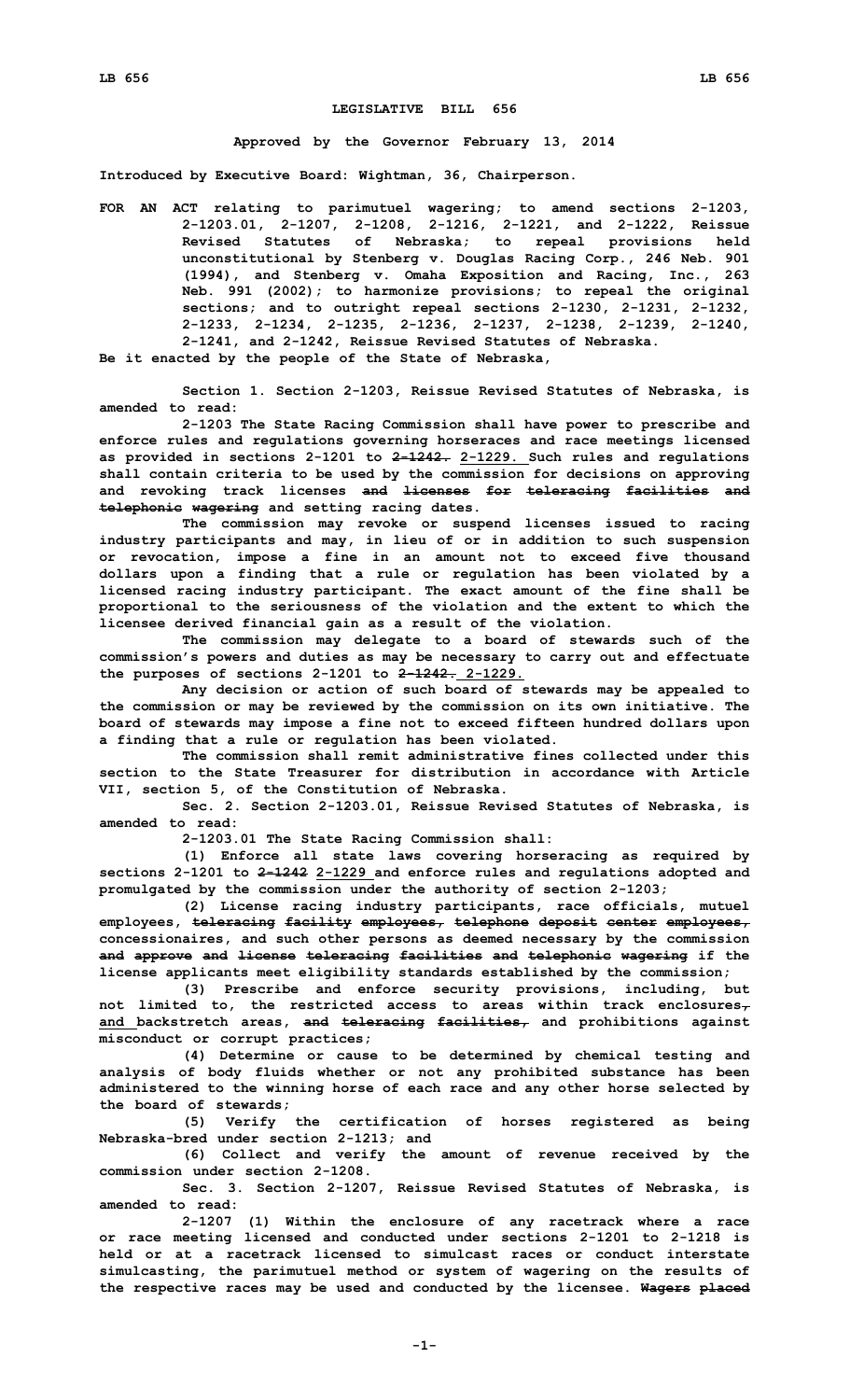**through licensed teleracing facilities or by approved telephonic wagering as authorized by sections 2-1230 to 2-1242 shall be deemed to be wagers placed and accepted within the enclosure of any racetrack. Under such system, the licensee may receive wagers of money from any person present at such race or racetrack receiving the simulcast race or conducting interstate simulcasting or placed through <sup>a</sup> licensed teleracing facility or by approved telephonic wagering by any person who may legally wager on any horse in <sup>a</sup> race selected by such person to run first in such race, and the person so wagering shall acquire an interest in the total money so wagered on all horses in such race as first winners in proportion to the amount of money wagered by him or her. Such licensee shall issue to each person so wagering <sup>a</sup> certificate on which shall be shown the number of the race, the amount wagered, and the number or name of the horse selected by such person as first winner. As each race is run, at the option of the licensee, the licensee may deduct from the total sum wagered on all horses as first winners not less than fifteen percent or more than eighteen percent from such total sum, plus the odd cents of the redistribution over the next lower multiple of ten. At the option of the licensee, the licensee may deduct up to and including twenty-five percent from the total sum wagered by exotic wagers as defined in section 2-1208.03. The State Racing Commission may authorize other levels of deduction on wagers conducted by means of interstate simulcasting. The licensee shall notify the commission in writing of the percentages the licensee intends to deduct during the live race meet conducted by the licensee and shall notify the commission at least one week in advance of any changes to such percentages the licensee intends to make. The licensee shall also deduct from the total sum wagered by exotic wagers, if any, the tax plus the odd cents of the redistribution over the next multiple of ten as provided in subsection (1) of section 2-1208.04. The balance remaining on hand shall be paid out to the holders of certificates on the winning horse in the proportion that the amount wagered by each certificate holder bears to the total amount wagered on all horses in such race to run first. The licensee may likewise receive such wagers on horses selected to run second, third, or both, or in such combinations as the commission may authorize, the method, procedure, and authority and right of the licensee, as well as the deduction allowed to the licensee, to be as specified with respect to wagers upon horses selected to run first.**

**(2) At all race meets held pursuant to this section, the licensee shall deduct from the total sum wagered one-third of the amount over fifteen percent deducted pursuant to subsection (1) of this section on wagers on horses selected to run first, second, or third and one percent of all exotic wagers to be used to promote agriculture and horse breeding in Nebraska and for the support and preservation of horseracing pursuant to section 2-1207.01.**

**(3) No person under nineteen years of age shall be permitted to make any parimutuel wager, and there shall be no wagering except under the parimutuel method outlined in this section. Any person, association, or corporation who knowingly aids or abets <sup>a</sup> person under nineteen years of age in making <sup>a</sup> parimutuel wager shall be guilty of <sup>a</sup> Class IV misdemeanor.**

**Sec. 4. Section 2-1208, Reissue Revised Statutes of Nebraska, is amended to read:**

**2-1208 For all race meetings, every corporation or association licensed under the provisions of sections 2-1201 to 2-1218 shall pay the tax imposed by section 2-1208.01 and shall also pay to the State Racing Commission the sum of sixty-four one hundredths of one percent of the gross sum wagered by the parimutuel method at each licensed racetrack enclosure during the calendar year. For race meetings devoted principally to running live races, the licensee shall pay to the commission the sum of fifty dollars for each live racing day that the licensee serves as the host track for intrastate simulcasting and twenty-five dollars for any other live racing day.**

**No other license tax, permit tax, occupation tax, or excise tax or racing fee, except as provided in this section and in sections 2-1203, and 2-1208.01, and 2-1242, shall be levied, assessed, or collected from any such licensee by the state or by any county, township, district, city, village, or other governmental subdivision or body having power to levy, assess, or collect any such tax or fee.**

**Sec. 5. Section 2-1216, Reissue Revised Statutes of Nebraska, is amended to read:**

**2-1216 The parimutuel system of wagering on the results of horseraces, when conducted within the racetrack enclosure at licensed horserace meetings, or through teleracing facilities, shall not under any circumstances be held or construed to be unlawful, any other statutes of the State of Nebraska to the contrary notwithstanding. The money inuring to the State Racing Commission under sections 2-1201 to 2-1218 and 2-1230 to 2-1242 from permit fees or from other sources shall never be considered as license**